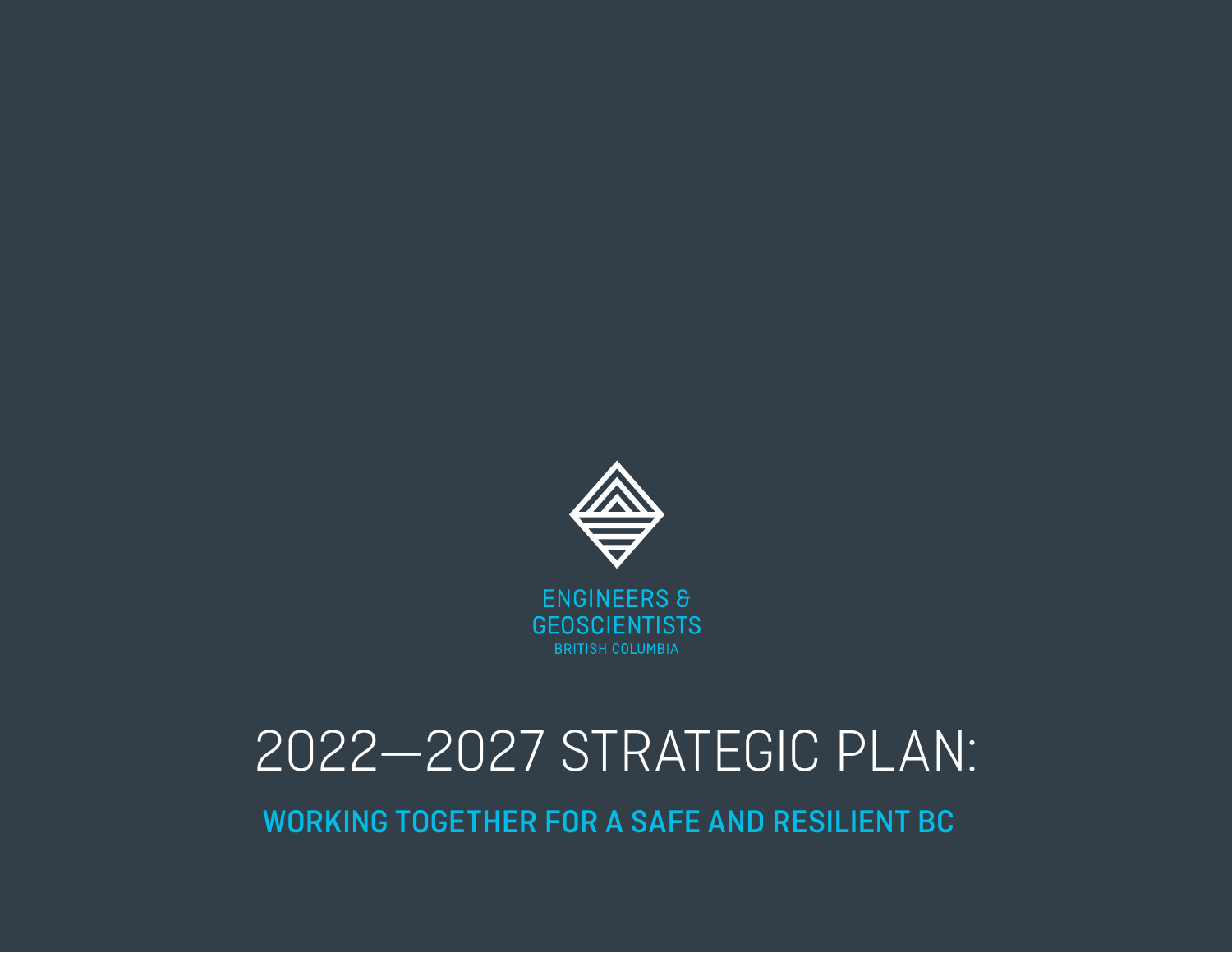### WORKING TOGETHER FOR A SAFE AND RESILIENT BC

The professions of engineering and geoscience are integral to nearly every field of human endeavour. They are at the forefront of shaping innovation and growth in British Columbia and create the solutions that drive our world forward. Since 1920, Engineers and Geoscientists BC has been here to make sure that, in the delivery of this work, the highest professional and ethical standards are upheld.

Each new year brings incredible advances to how we live and work and new and complex challenges our society must face. And while our primary focus remains the same—protecting the public interest—we know that we must also adapt in order to ensure the continued safety, resilience, and evolution of the communities we all call home.

Engineers and Geoscientists BC's 2022–2027 Strategic Plan establishes a new vision for the organization: modern regulation for a resilient world. It will guide our decisions, steer our operations, and shape our future as an inclusive, progressive, and future-focused regulator. With an emphasis on modernized processes, collaboration with partners, agile regulation, and social impact, we seek to prove that regulation and innovation are not mutually exclusive.

Together with our registrants and stakeholders, we can build a strong and resilient British Columbia during a time of great change.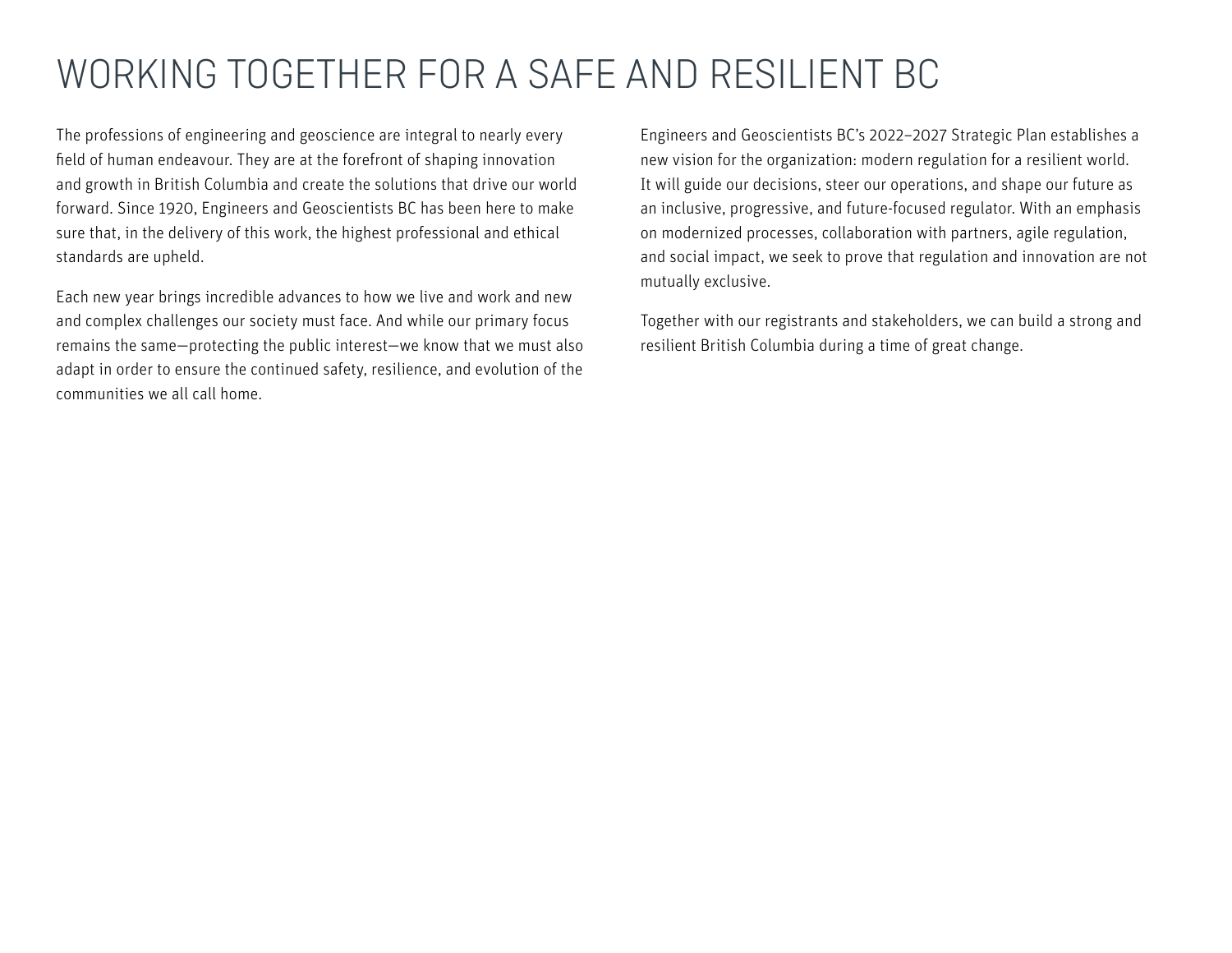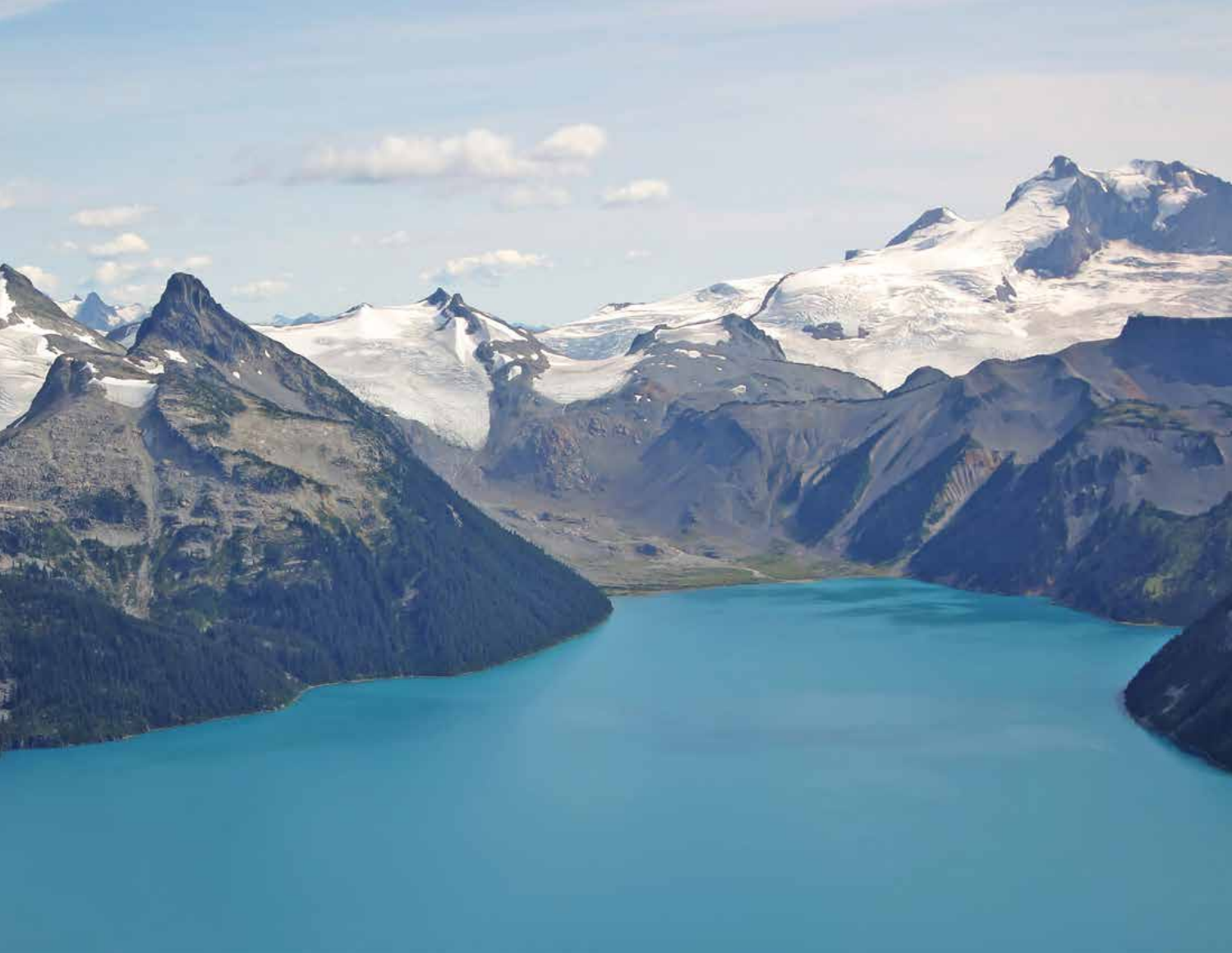

# 2022—2027 STRATEGIC PLAN

Our five-year Strategic Plan charts a course for Engineers and Geoscientists BC to become a modern and progressive regulator.

Our Vision communicates our deep-seated ambitions for the future, and our Mission brings clarity of purpose to our primary mandate: protecting the public interest.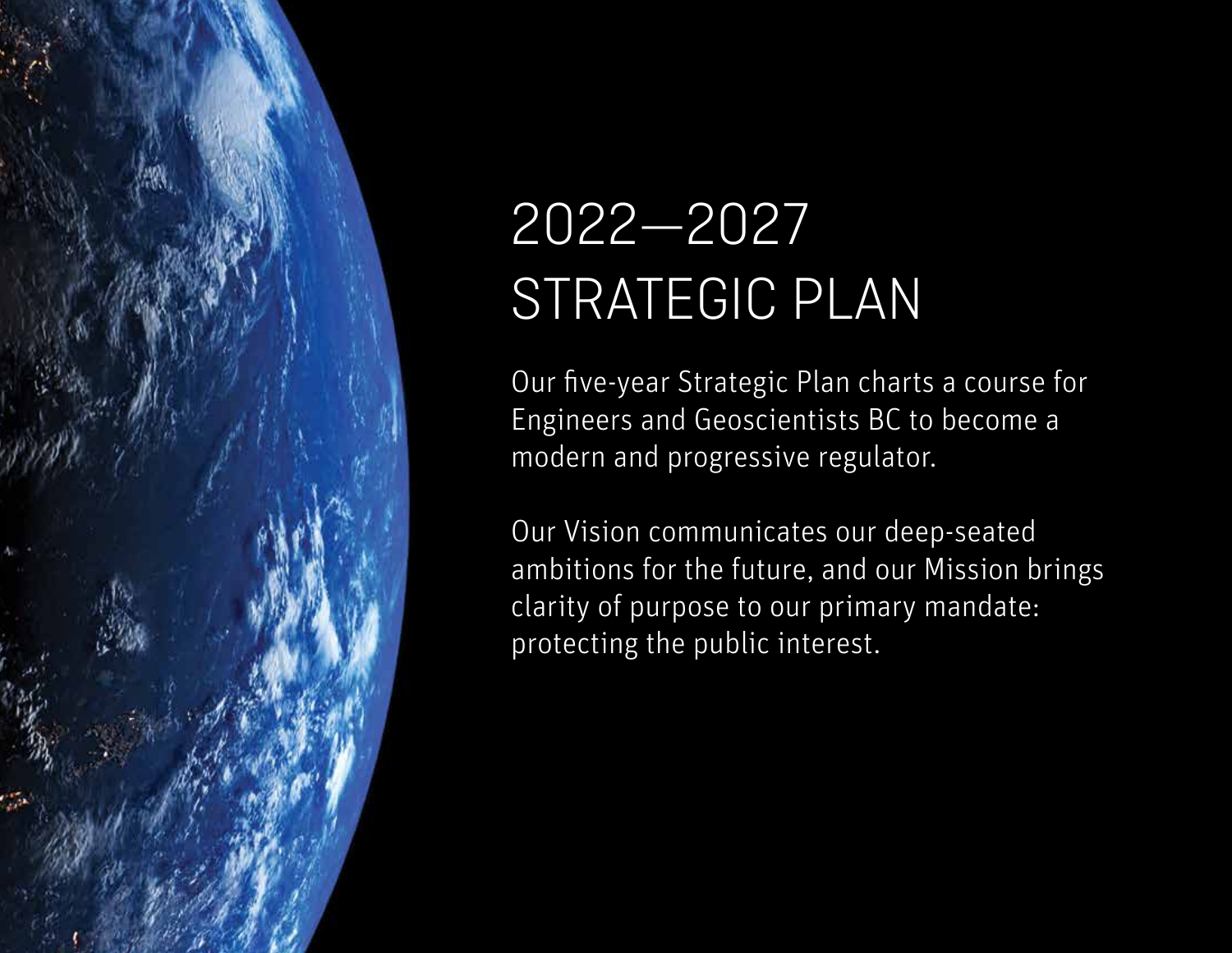## VISION

Modern regulation for a resilient world.

## MISSION

We serve the public interest as an inclusive, progressive, and future-focused regulator.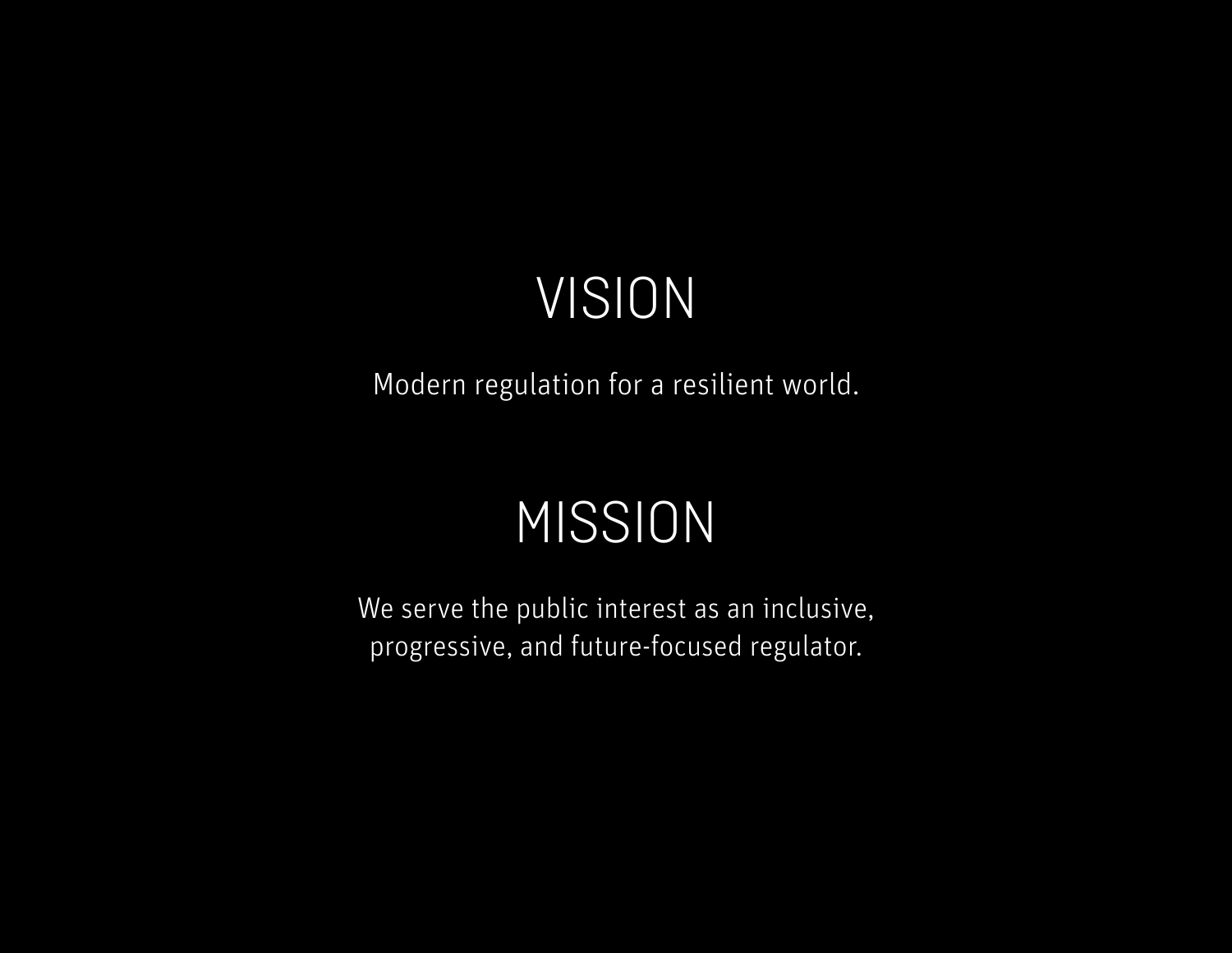### VISION OUTCOMES

Our Vision Outcomes bring focus and clarity to our work. They describe the long-term outcomes we want to achieve by advancing our Strategic Initiatives.

#### PUBLIC CONFIDENCE

The public has full confidence we will deliver on our mandate. They trust us to do what we say we'll do.

Engineering and geoscience are highly valued professions; they are seen as critical to the public's safety and wellbeing.

#### COLLABORATION HUB

We are curators of professional knowledge. We bring people together to solve problems: registrants, government, the Office of Professional Governance (OSPG), stakeholders, national bodies, and other professions/ regulators. We believe diverse views create stronger solutions.

We continuously deepen our understanding of effective regulation in order to strengthen responsiveness and decision-making.

Our stakeholders value our input and seek our views on issues that define the future. We are widely recognized for our regulatory expertise.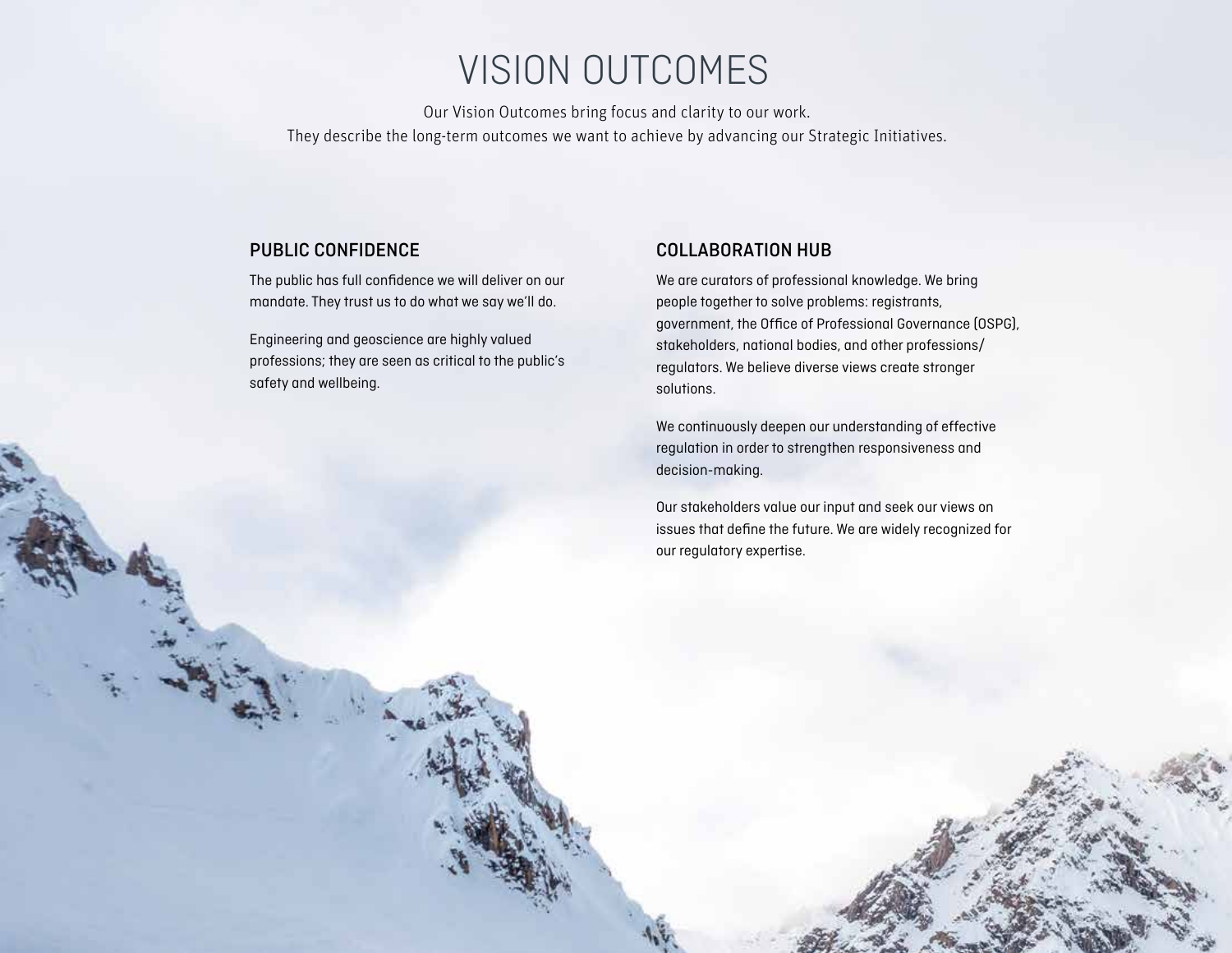### FUTURE READY

We value regulatory innovation; we anticipate tomorrow's challenges and opportunities and constantly adapt to stay relevant and support strong professional practice.

Our processes are adaptable to enable agile regulation.

Traditional and emerging areas of practice combine to create a new landscape for engineering and geoscience in BC. Our province benefits from a strong and sustainable flow of new, qualified registrants into the professions.

### SOCIAL RESPONSIBILITY

We reflect the diversity of the public we serve.

We have a positive impact on the world—by advancing Equity, Diversity, and Inclusion (EDI), reconciliation with Indigenous peoples, and climate action.

We make progress by continually educating ourselves and taking meaningful action.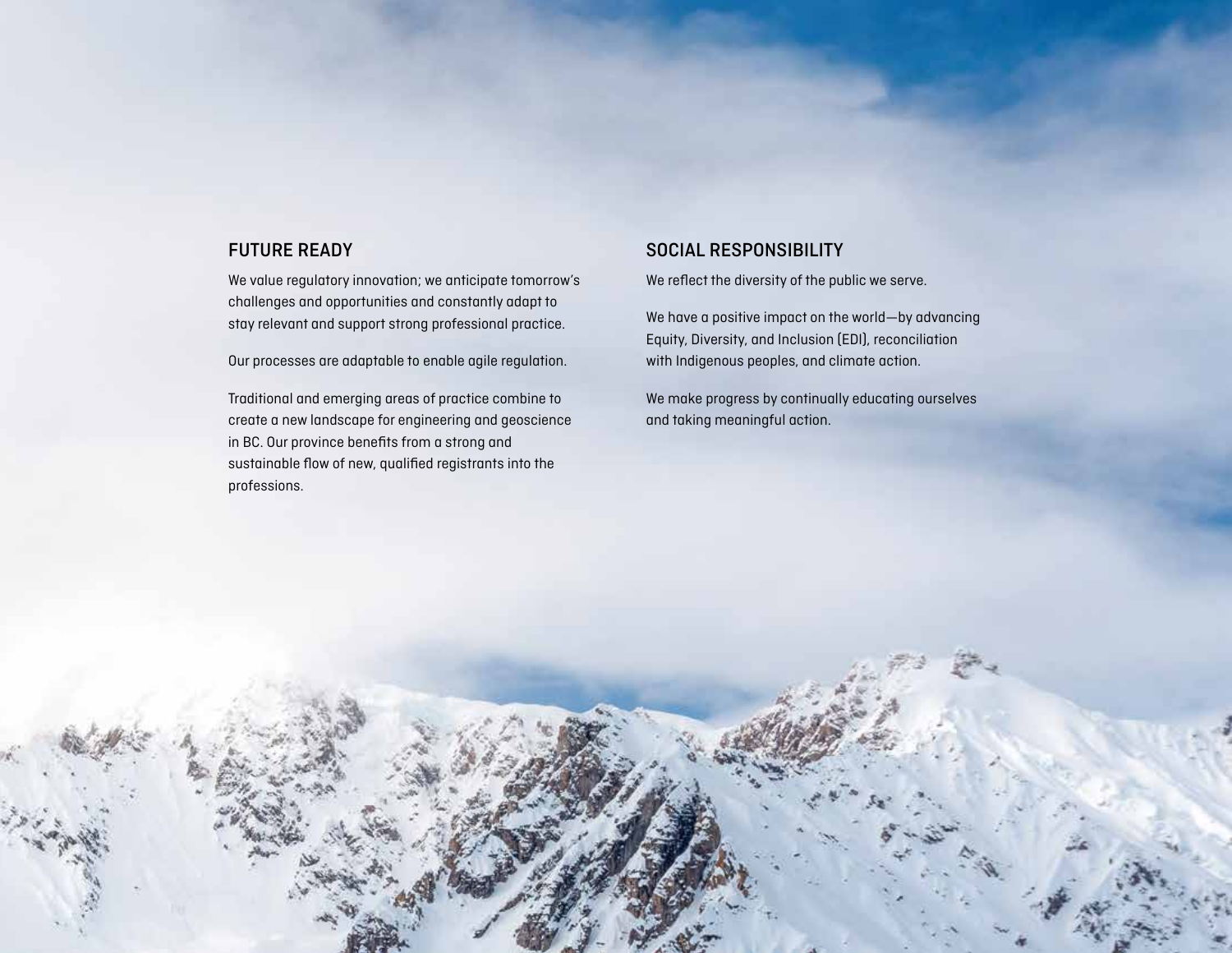### STRATEGIC IMPERATIVES

Our Strategic Imperatives define what success looks like and bring our strategy to life. They describe the specific work we will undertake in pursuit of our Vision.

### STAKEHOLDER ENGAGEMENT

*We demonstrate to our registrants and stakeholders, through tangible actions, that we are a trusted regulator focused on protecting the public interest.* 

- Clarify our organization's role through clear communication that builds confidence and trust with our stakeholders.
- Establish an inclusive approach to regulation for new and emerging areas of practice of engineering and geoscience.
- Foster an effective working relationship with the OSPG through open communication and an investment in shared goals.
- Create a roadmap for Engineers and Geoscientists BC to become a collaboration hub and define strategies for success.
- Strengthen our collaborative working relationships with all PGA regulators.

### PEOPLE AND CULTURE

*Our talent, tools, and work environment create an engaged organizational culture.* 

- Align the organization's resources to effectively deliver our vision and mandate.
- Establish a formal approach to leadership development and succession planning that builds leaders at all levels.
- Establish a comprehensive program that ensures our volunteer network is supported, engaged, and sustainable.
- Modernize our virtual and physical work environment to build strong employee engagement.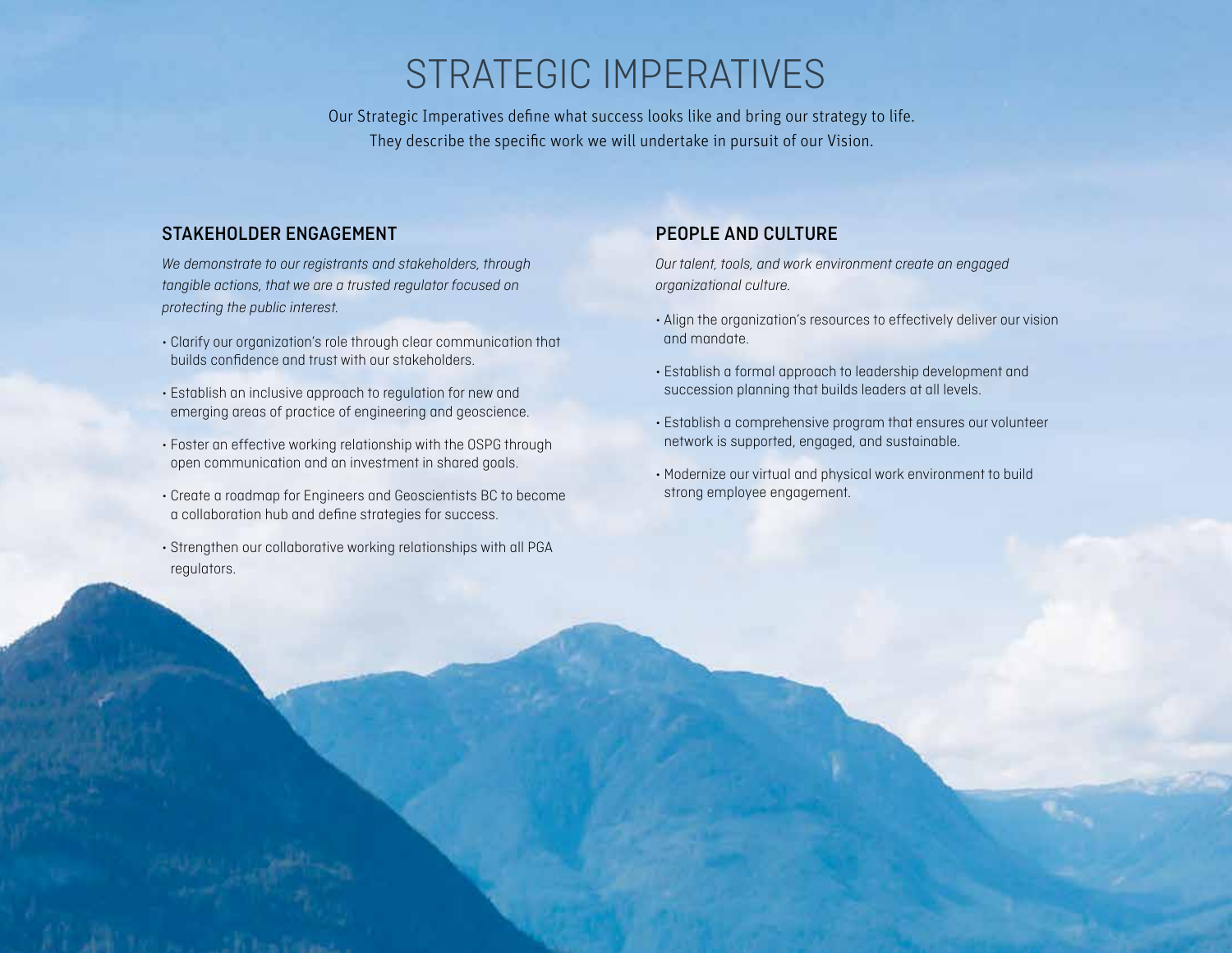### PROCESS

*We have efficient and effective systems in place to enable modern regulation.*

- Integrate the requirements of the PGA into our operational programs and processes.
- Strengthen our data governance to deliver an improved framework for data management, integrity, and protection.
- Enhance our foundational business systems to support the long-term sustainability of the organization.
- Instill a philosophy of continuous process improvement that creates a mature and future-focused organization.

#### SOCIAL RESPONSIBILITY

*Our internal and external initiatives advance our commitment to promoting the well-being of society and the environment.* 

- Within the scope of our regulatory mandate, clarify our role in addressing EDI, reconciliation with Indigenous peoples, and climate change.
- Develop a clear strategy that details the action we will take, both internally and externally, to address EDI, reconciliation with Indigenous peoples, and climate change.
- Pilot new strategies that progress our commitment to social responsibility and measure their effectiveness.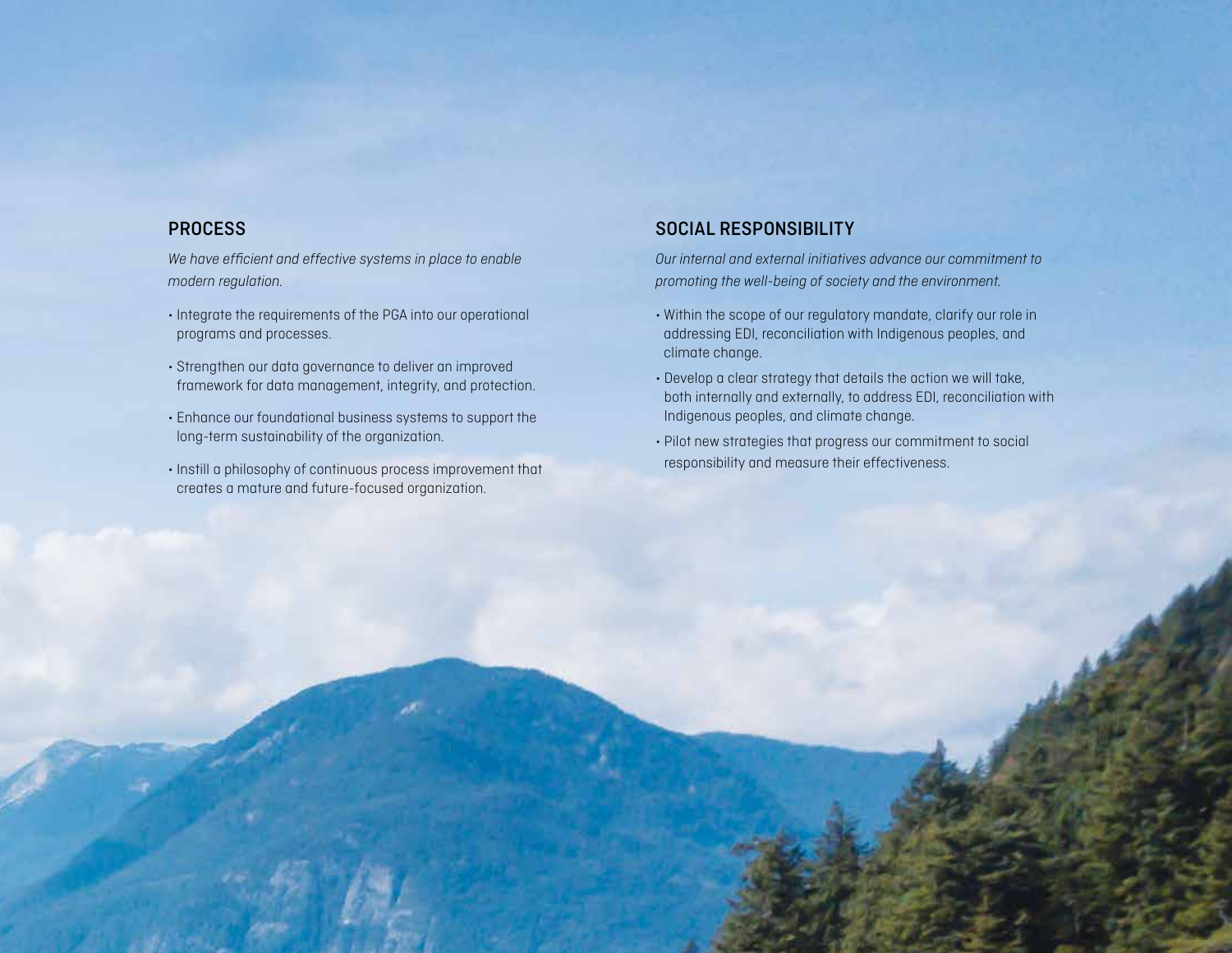### VALUES

Our Values describe who we are and what we authentically and deeply relate to. In the delivery of our Strategic Plan, our Values will drive our behaviour and our decisions.

### COLLABORATION

We approach challenges and opportunities with a mindset of inclusivity and shared success.

With our colleagues and our stakeholders, we listen to understand. We acknowledge differences, are open and transparent in sharing what we know, and seek to build connections and relationships.

### **EXCELLENCE**

We are passionate about what we do because we believe wholeheartedly in our duty to protect the public interest.

Our dedication to our work drives a desire to go above and beyond. We apply our diverse knowledge and expertise to build strong solutions.

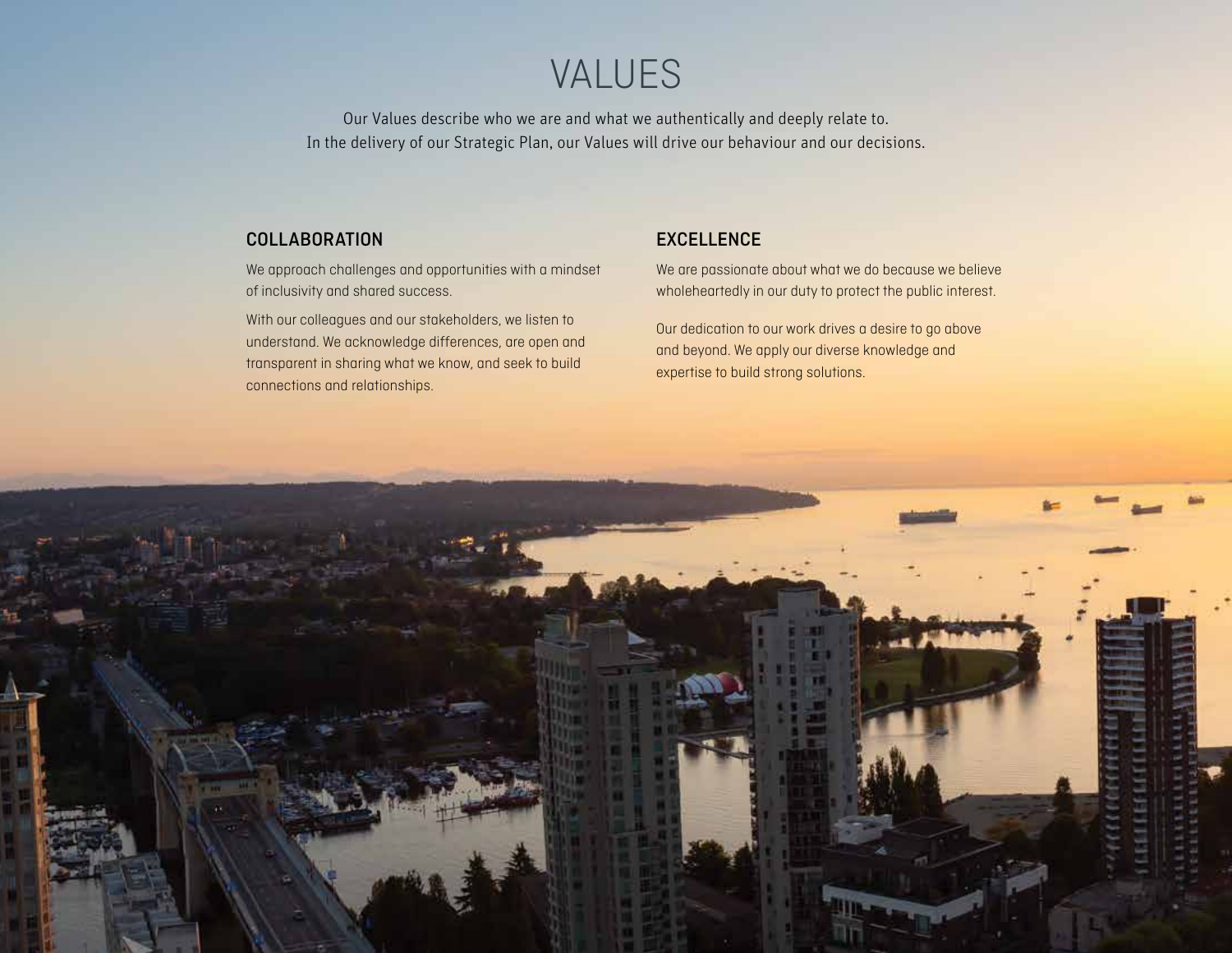### **INTEGRITY**

We are trusted to fulfil our mandate with an unwavering focus on the public interest. We mean and do what we say.

In our decisions and our actions, we are transparent, fair, and accountable.

#### INNOVATION

化油油 **TILLER TERRIT REAL PR LETTE PAINT** 

We use creativity to find solutions. We are open to new ideas and approaches as we strive for continuous improvement.

In pursuing progress, we are adaptable, brave, and forward thinking.